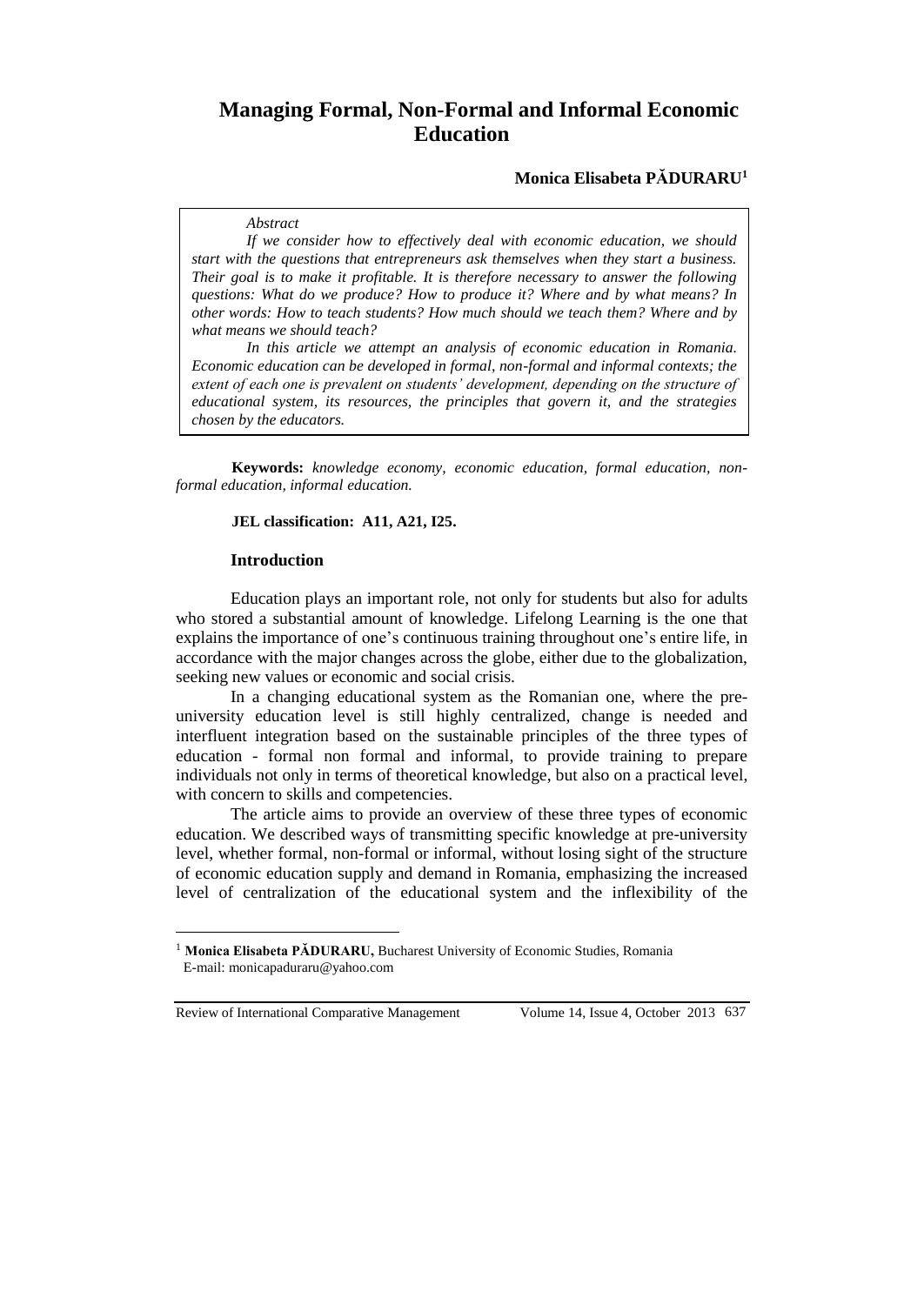educational supply, who's rigid boundaries are set by the core curriculum (compulsory) that leaves very few opportunities to decide at school level with regard to the curriculum.

### **1. Education and economy**

The connection between the economy and education most often addressed by the specialists is the economic analysis of the benefits brought about by education for the development of a country. Basically, it's about an investment in education that generates returns. Thus, starting with the 1960s the analysts were able to determine a direct link between the economic growth, measured by the growth rate of GDP per capita, and the investment in education. In time a new variable emerged: quality of education as a determinant of economic growth and productivity.

Another common denominator is knowledge economy and education, a concept that envisions developing a multi-skilled human capital, flexible and able to easily adapt to market requirements as a result of increased globalization. There are advantages to individuals, not just states. Thus, an educated individual will have a greater chance of employment, and a higher income. Econometric studies back this theory, proving the existence of a direct link between one's level of education and the level of income he can aspire to.

A knowledge-based economy requires appropriate training. Moreover a considerable proportion of the workforce should have a higher education degree. For over a decade, until 2005, the number of people enrolled in universities nearly doubled, reaching an astounding 36 million people: China holds the hot spot, surpassing even the United States, India also recording a significant increase.



**Figure 1. Students in tertiary education**

Source: The Economic and Social Research Council (2007), Education, globalization and the knowledge economy

However the requirements of knowledge-based economy are more complex. Economic education is compulsory because it is the basis of economic culture, consisting of all knowledge about economic institutions in society and how

638 Volume 14, Issue 4, October 2013 Review of International Comparative Management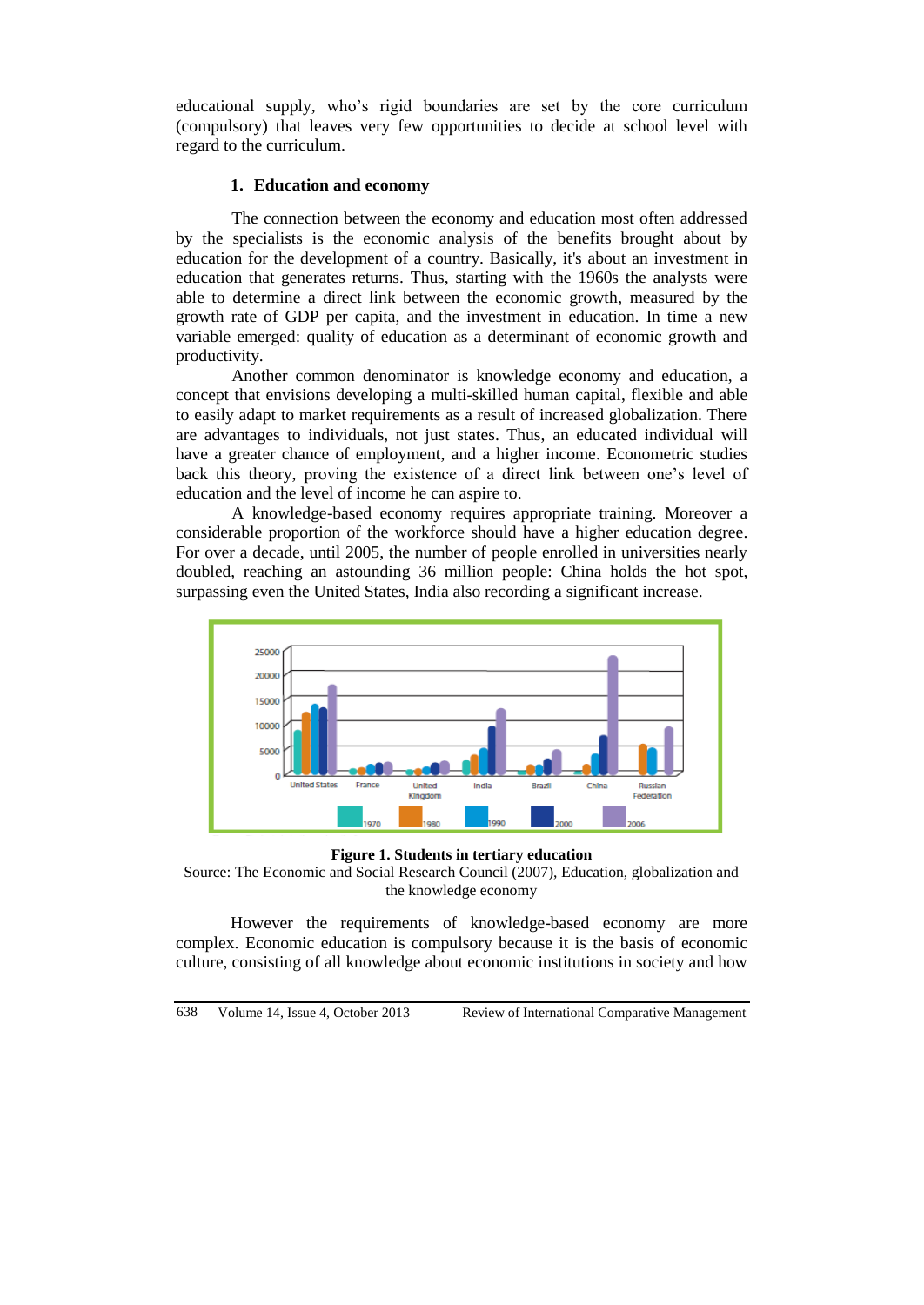they work, about the basic economic activities such as production, exchange and consumption of goods and services in society, about market mechanisms and state intervention in the economy, pricing and payment methods about consumption and saving, growth and economic stagnation, about unemployment and inflation, etc.. Economic literacy does not always come through institutionalized formal education, but also by absorbing information from the media, and the individual experience of everyday life.

## **2. The specificity of economic education**

In Romania, where the educational system is designed by the ministry of education, based on levels and subjects, detailing the contents, values and even learning activities, there is also accordance with the specific policies of the European educational policies. Towards the end of the 1990's, the optional subject curriculum was brought in discussion for the first time in Romania. Presently there is a core curriculum (compulsory) designed at central level, which represents 90% of what students learn in school, leaving less than 10% of the education at the school level (optional subject curriculum). These changes reflect the educational reform, emphasizing the focus on quality, access, integration of market demands and development of entrepreneurship in education.

Economic education at pre-university level is based on central level decisions made by authorities who decide the number of classes and their distribution at school level. The number is determined in relation to the school population, without any regard to other factors of influence. The students are enrolled based on objective criteria (territorial proximity), and transfers are relatively small in number, without altering school offers.

The demand for economic education comes from students, especially high school students, who choose technological high profile services, or theoretical high schools, social sciences profile or students who chose to attend optional subject classes in this area of studies, provided by their school. The rule of client satisfaction, a rational consumer choice, should be the base for the students 'choices of optional courses.

#### **2.1 Formal education**

In theory, formal education includes all activities and actions carried out at the institutional level (in kindergartens, schools, colleges, universities, etc.) of the education system that is recognized within a curriculum or syllabus framework and has specific educational goals. It is done in a rigorous training process unfolded in time and space: planning, student books, learning materials etc. Etymologically, the term originated from Latin, "formalis" meaning organized formally. In this

sense, formal education means official education. Economic education provides basic economic knowledge for economic activity, consumer and producer exchange, money and interdependence, efficiency and productivity, and market price, supply and demand, competition, revenue,

Review of International Comparative Management Volume 14, Issue 4, October 2013 639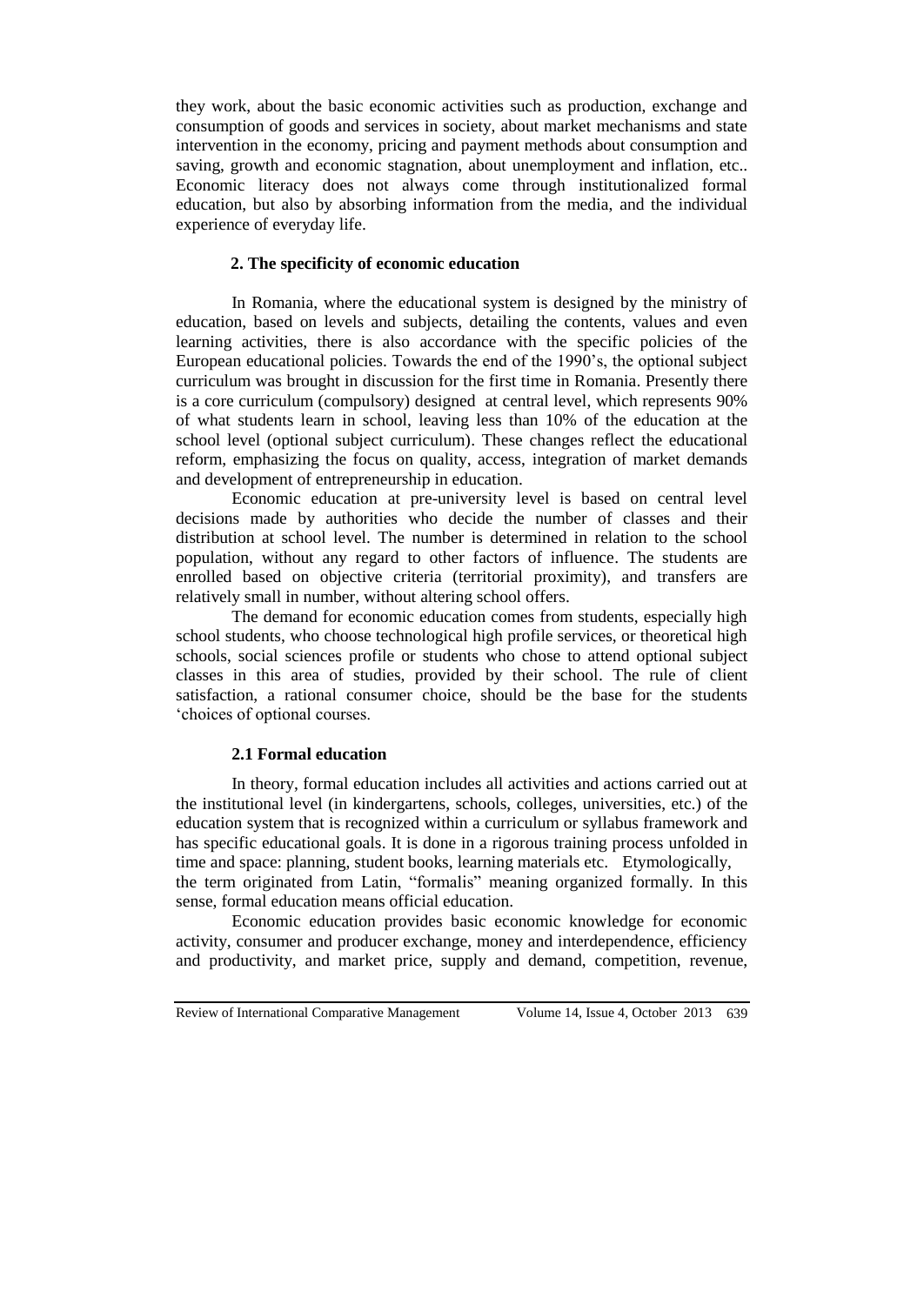growth and economic stability, unemployment, inflation, free trade and trade barriers, exchange rate and trade balance, globalization and economic integration. These concepts were chosen taking into account the role that each individual plays in society, from consumer to producer, when that individual makes a series of choices during his life.

Some aspects are open to debate: How much to teach? How much to deepen a theme, especially now when there are alternative textbooks for undergraduate economic education students? It is difficult to answer, but in Romania the syllabus for the baccalaureate exam can be viewed as a landmark.

## **2.2 Non formal education**

Non formal education means student interaction with cultural institutions (theaters, museums, libraries, etc.), NGOs (Non-Governmental Organizations) or other institutions involved in educational activities that offer learning in a formal learning environment without being formally recognized within a curriculum or syllabus framework. But in this case, there is great freedom to choose between education providers and content of education as opposed to formal education who is inflexibel to that respect.

Moreover, non-formal economic education brings a number of direct benefits to students: opportunities for capitalizing life experiences, skills and abilities necessary for life, but also access to a better paid job. Among the disadvantages of this type of education is the fact that non-formal education includes programs that are sometimes far too flexible, and focused only on shortterm goals, not to mention the lack of organized structure in teaching strategies.

# **2.3 Informal education**

The last form of education is informal education. The term comes Latin, "informis / informalis", meaning spontaneous, unexpected. Informal education includes all everyday influences, spontaneous, heterogeneous, incidental, not deliberately aimed to reach educational goals, but with educational effects, being responsible for the largest amount of time in the life of the individual; these spontaneous influences, are not pedagogically selected, processed and organized.

The need for informal economic education is correlated with the development of the knowledge economy, where the central role is the development of competitivity. The employer however is concerned more with diplomas, certificates and other qualifications than with the potential employees' unstructured, unorganized knowledge that is not proven by official certificate.

640 Volume 14, Issue 4, October 2013 Review of International Comparative Management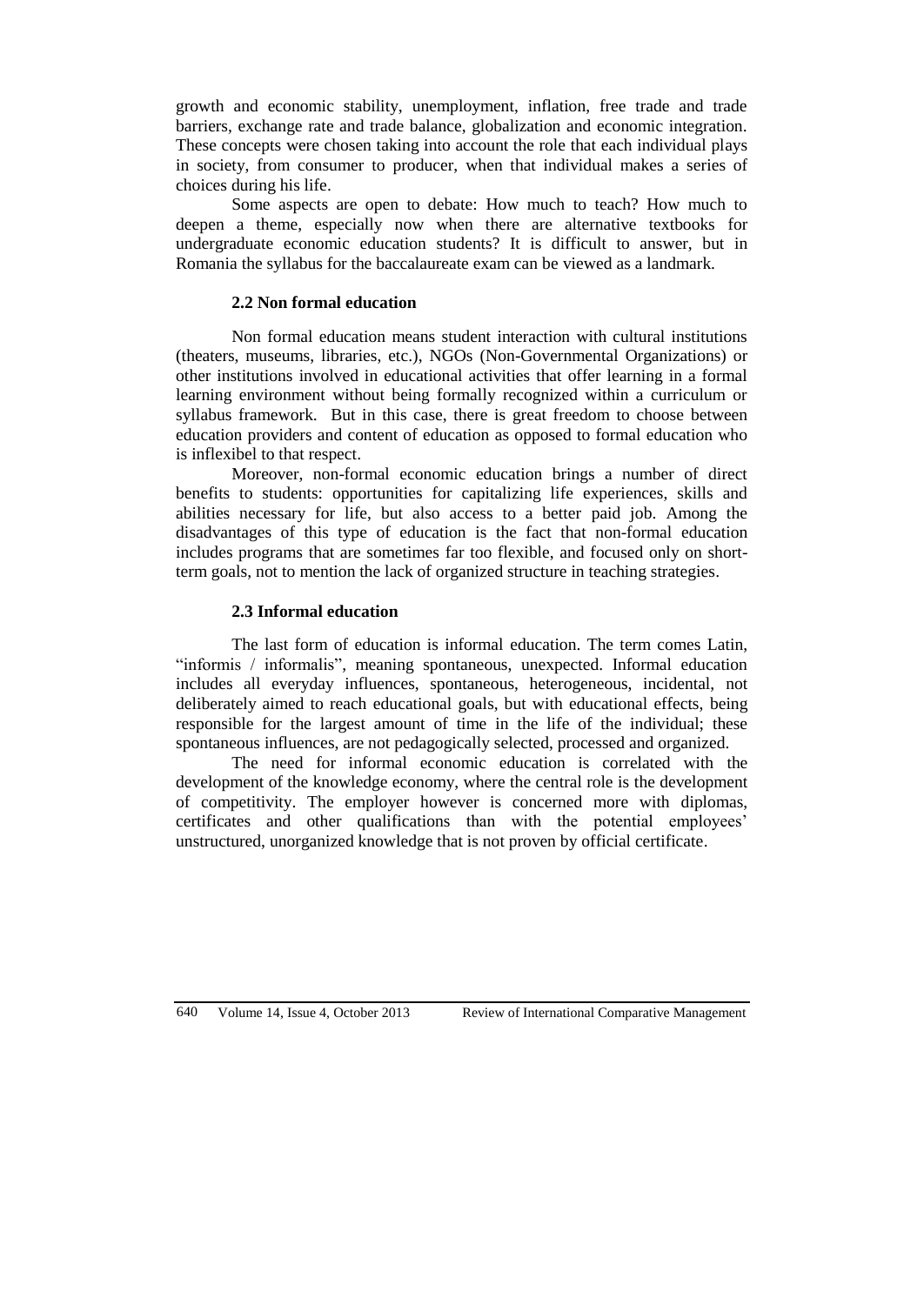# **3. Capitalizing on the synergies between formal, non-formal and informal economic education**

The interdependence between different types of education creates the best learning environment for students and contributes directly or indirectly to their development. These three types of education complement one another. A student that is subjected to influences from all these types of education has a greater chance of developing to his full potential.

# **3.1 Formal economic education**

Education at pre university level in Romania offers to students the possibility to choose theoretical studies (social sciences), TVET (technical profile, services, natural resources and environment) and vocational studies (profile sports, military, theological, artistic, and pedagogical).

In order to comply with the needs of the market economy, students are familiarized with a curriculum that includes:

- An explanatory dimension, aiming at acquiring knowledge about the economic activity, and the rational behavior of consumers and producers, as well as mechanisms of market economy;
- A normative dimension, regarding the behavior and decisions of individuals as an economic agents, in accordance with norms, principles and laws of economic activity;
- A reflexive dimension, which takes into account the specific skills of critical thinking;
- A practical dimension mainly focused on cultivating values and practicing rational economic behavior.

Economic education is taught in every theoretical high school in Romania, but with an extended version in high schools with economic profile, where economic education is taught intensively. Thus, students are taught various subjects in school, depending on the schools profile, within the framework of formal syllabus. Theoretical high schools teach a subject called Economic (1or 2 hours allocated per week) whereas high schools with economic profile teach Accounting, Management, Drawing of Contracts, Business Financing etc., these subjects change every year according to the curriculum (between 9 and 11 hours allocated per week).

# **3.2 Non formal economic education**

As far as high school economic projects goes, NGO Junior Achievement is a constant provider, organizing competitions for student and others. Some of these competitions are: Company of the Year 2013, Social Innovation Relay 2013, Banks in Action Challenge 2013, Virtual Business Challenge 2013.

For example, Banks in Action Challenge 2013 competition involves pupils and students and aims that the enrolled teams formed to "manage" a bank and learn

Review of International Comparative Management Volume 14, Issue 4, October 2013 641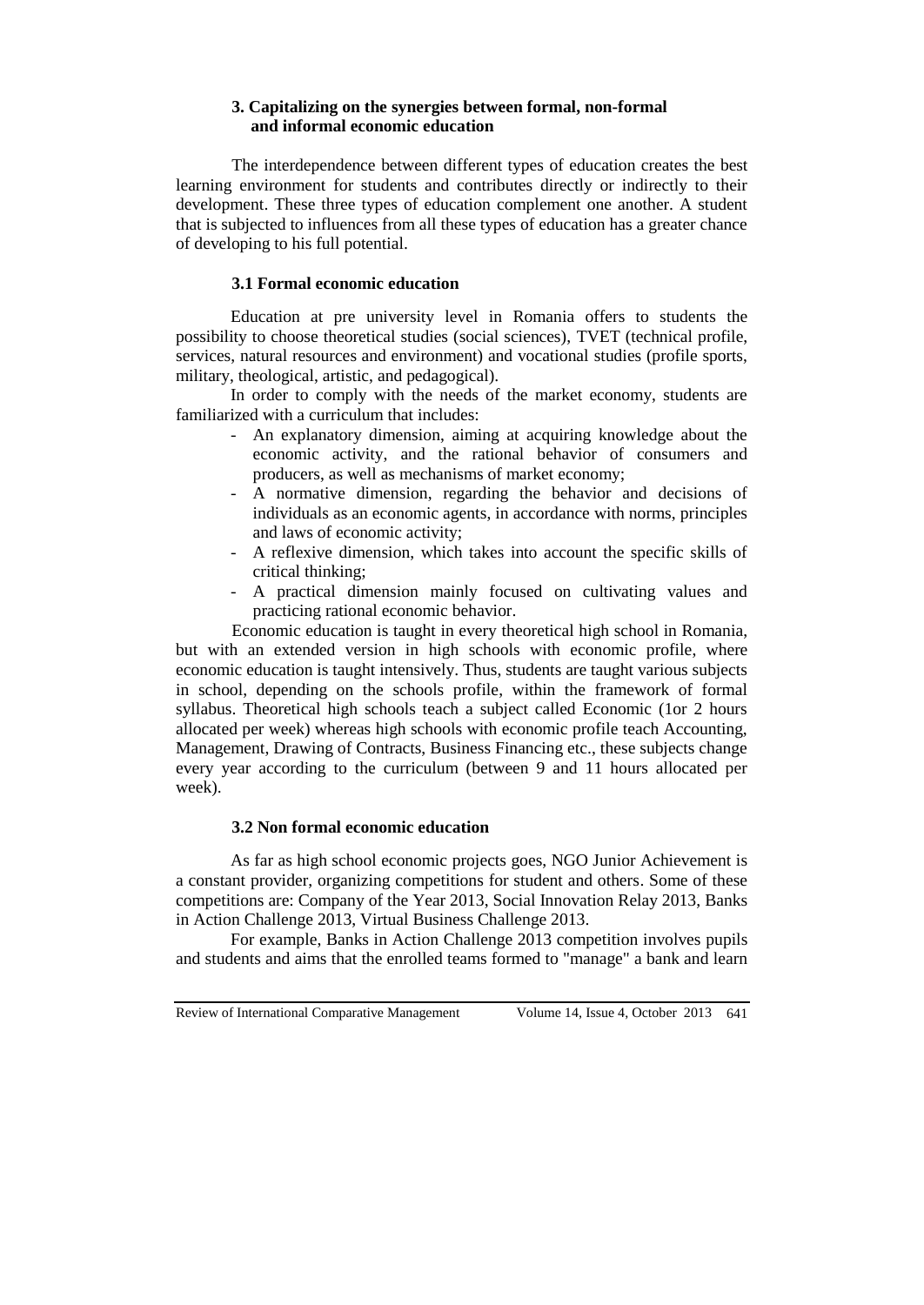to make the right decisions regarding the use of financial instruments and service, getting to know the most important concepts in the area, while they compete with other teams from the entire Europe.

In Romania, the offer for students enrolled in economic high schools is reduced on the market, but, in exchange, they can benefit from various trainings organized within vocational projects, depending on their study level. One example is the Grow project organized by the "Şcoala de Valori" in association with AIESEC (International Association of Students in Economic and Commercial Sciences), Time Management, Project Management, Self-Expression, Personal Effectiveness, Negotiation, Networking, Leadership, Career Opportunities are just a few of the areas in which students develop skills.

#### **3.3 Informal economic education**

In economic education the informal element is essential. Students acquire knowledge every day, at the museum, at home, or at the library. This information is not always accompanied by the appropriate explanation for the concept or the process described. Lacking constant organization and assessment, informal education may have a negative impact. For example, discussions about the causes of the current economic crisis bring into debate similar situations such as the Great Depression of 1929, the concepts of inflation, unemployment, minimum wage, but they are not explained properly by people with specialized training. Children assimilate some knowledge incorrectly, partially or not at all understood, thus being unable to use it later in other contexts.

But there are certain initiatives such as youth groups that gather to debate specific topics of interest. They usually receive the help of volunteers, sometimes professionals in the field, who strive to encourage participants to think about their own experiences, life situations and discuss them with other members, clarifying the economic concepts they use during discussions.

Also, economic education can be developed via television broadcasts, books recommended by teachers to the high school economic debates, quizzes, etc.

For example, high school students can follow a variety of such programs in order to complete their knowledge in the area or to be in touch with the economic reality of Romania or worldwide. This way, they can watch TV shows on stations like TVR ("Lions' Ring", "Money talks", "Finance and Business", "Invest in Romania", "Games and interests," "Business Time".), CNN ("About Global Exchange", "About Business 360") and The Money Channel ("Good morning Romania", "Compass", "Pro Business", "The Money Show").

By watching these programs students can learn basic economic concepts and form their own opinions and beliefs regarding the subjects addressed thus helping them to be better prepared in the economic field.

642 Volume 14, Issue 4, October 2013 Review of International Comparative Management